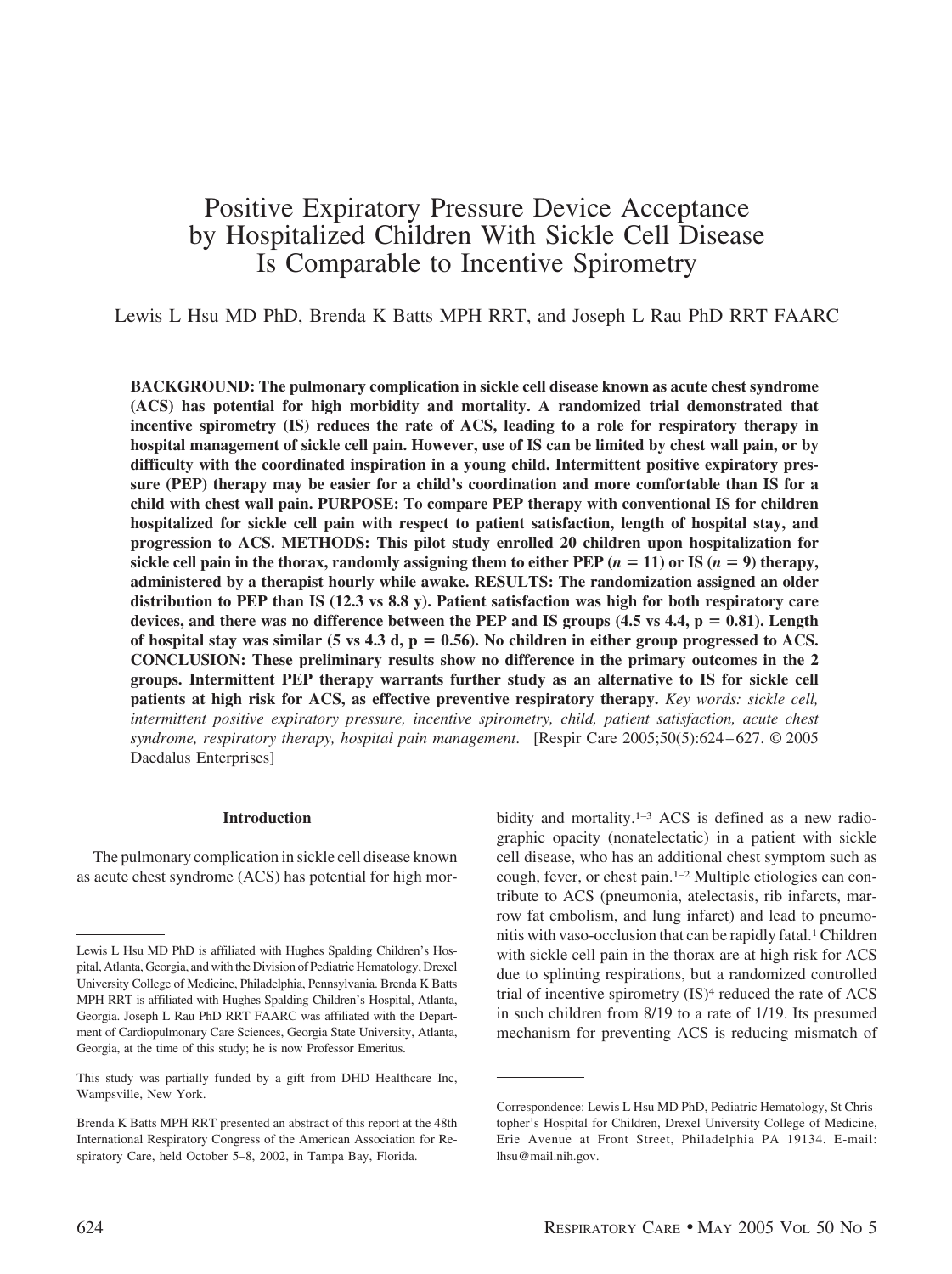regional ventilation and perfusion, and reducing atelectasis. IS has gained acceptance as an adjunct to hospital management for sickle cell pain, as demonstrated by inclusion in clinical pathways and guidelines.5–7 However, use of IS can be limited by chest wall pain or by difficulty with the coordinated inspiration in a young child. Positive expiratory pressure (PEP) devices reduce atelectasis by offering an expiratory retard during a normal breathing cycle, which maintains increased lung volumes during a lengthened expiratory phase and prevents airway collapse. Intermittent PEP therapy may be easier for a child's coordination and more comfortable than IS for a child with chest wall pain. Intermittent PEP is also less costly than continuous positive airway pressure. Only one randomized comparison of PEP and IS has been published. Sanchez et al8 examined 27 cystic fibrosis subjects in a cross-over trial and found IS was superior in improving peak expiratory flow, but symptom scores were no different between IS and PEP.

The purpose of the present study was to compare PEP therapy with conventional IS for children hospitalized for sickle cell pain, in patient satisfaction and in preventing pulmonary complications and progression to ACS.

## **Methods**

## **Patients**

Twenty children with sickle cell disease were enrolled from 2000 to 2002, upon hospitalization for sickle cell pain in the thorax (chest wall or back) at Hughes Spalding Children's Hospital, Atlanta, Georgia. Children with an infiltrate on chest radiograph on admission were excluded, because this study focused on progression to ACS. Other exclusion criteria were age  $\leq 6$  years or cognitive delay. With informed consent, subjects were randomly assigned to either PEP  $(n = 11)$  or IS  $(n = 9)$  therapy on admission. All were on room air, except for 2 in the PEP group on a small amount of nasal cannula supplemental oxygen (fraction of inspired oxygen  $= 0.26$ ).

#### **Equipment**

Incentive spirometry was administered using a Coach 2 for Kids device (DHD Healthcare,Wampsville, New York), while PEP therapy utilized the TheraPEP device (DHD Healthcare, Wampsville, New York). All treatments were administered by a therapist every hour while awake, and continued until the patient's discharge from the hospital or progression to ACS.

Each PEP breathing maneuver consisted of the patient inhaling normally and then exhaling through a mouthpiece and a restrictor size of 1 to 4, which prolongs exhalation over a period of approximately 2 or 3 times normal, while

Table 1. Baseline Characteristics of Patients on Admission for Sickle Cell Pain\*

| Group                    | <b>PEP</b><br>$(n = 11)$ | <b>IS</b><br>$(n = 9)$ |
|--------------------------|--------------------------|------------------------|
| Age                      | $12.3 \pm 1.1$           | $8.8 \pm 3.2$          |
| <b>Sex</b>               | $male = 4$               | male $= 4$             |
| RR (breaths/min)         | $23 \pm 3.9$             | $24 \pm 5.8$           |
| $T (^{\circ}C)$          | $36.8 \pm 0.4$           | $36.0 \pm 3.5$         |
| $S_{\text{pO}}$ , $(\%)$ | $98.6 \pm 1.5$           | $97.2 \pm 1.9$         |

\*Data are presented as mean  $\pm$  SD. The 11 on positive expiratory therapy and the 9 assigned to incentive spirometry were similar in respiratory rate (RR), temperature (T), and blood oxygen saturation measured via pulse oximetry  $(S_{pQ2})$ . The randomization resulted in an older age distribution in the positive expiratory pressure (PEP) group than in the incentive spirometry (IS) group (mean 12.3 vs 8.8 y, SD 3.7).

maintaining the TheraPEP pressure indicator at 10 –20 cm  $H<sub>2</sub>O$ . This was repeated for a total of 10 breaths. The IS maneuver consisted of encouraging patients to take maximum inspiratory volumes for 10 breaths every hour while awake.

## **Outcome Measures**

Primary outcome measures were (a) patient satisfaction with therapy and (b) length of hospital stay. Children rated their satisfaction with the respiratory therapy device on a Likert scale  $(0 = \text{completely unsatisfied}, 5 = \text{completely})$ satisfied). Progression to ACS was an end point defined by new infiltrate on chest radiograph plus respiratory symptoms. $1-2$ 

## **Statistical Analysis**

This pilot study was designed to detect only large differences between PEP and IS, because only large effect sizes would be clinically relevant in this very heterogeneous disease. The sample size of 20 had a power of 88% to detect a difference between treatment groups of 2 days of hospitalization, or 15% difference on the Likert scale, at a significance level of 0.05 for comparisons by unpaired 2-tailed *t* test. The largest differences that could have been missed were estimated as 1.87 days and 12% difference on the Likert scale. A 1-sided *t* test would compare whether PEP was superior to IS, but would have provided similar sensitivity, missing the largest differences of 1.6 days and 8% difference on the Likert scale.

#### **Results**

The PEP and IS groups had similar physiologic measures upon hospital admission (Table 1), although 2 in the PEP group had chronic mild hypoxia and received  $26\%$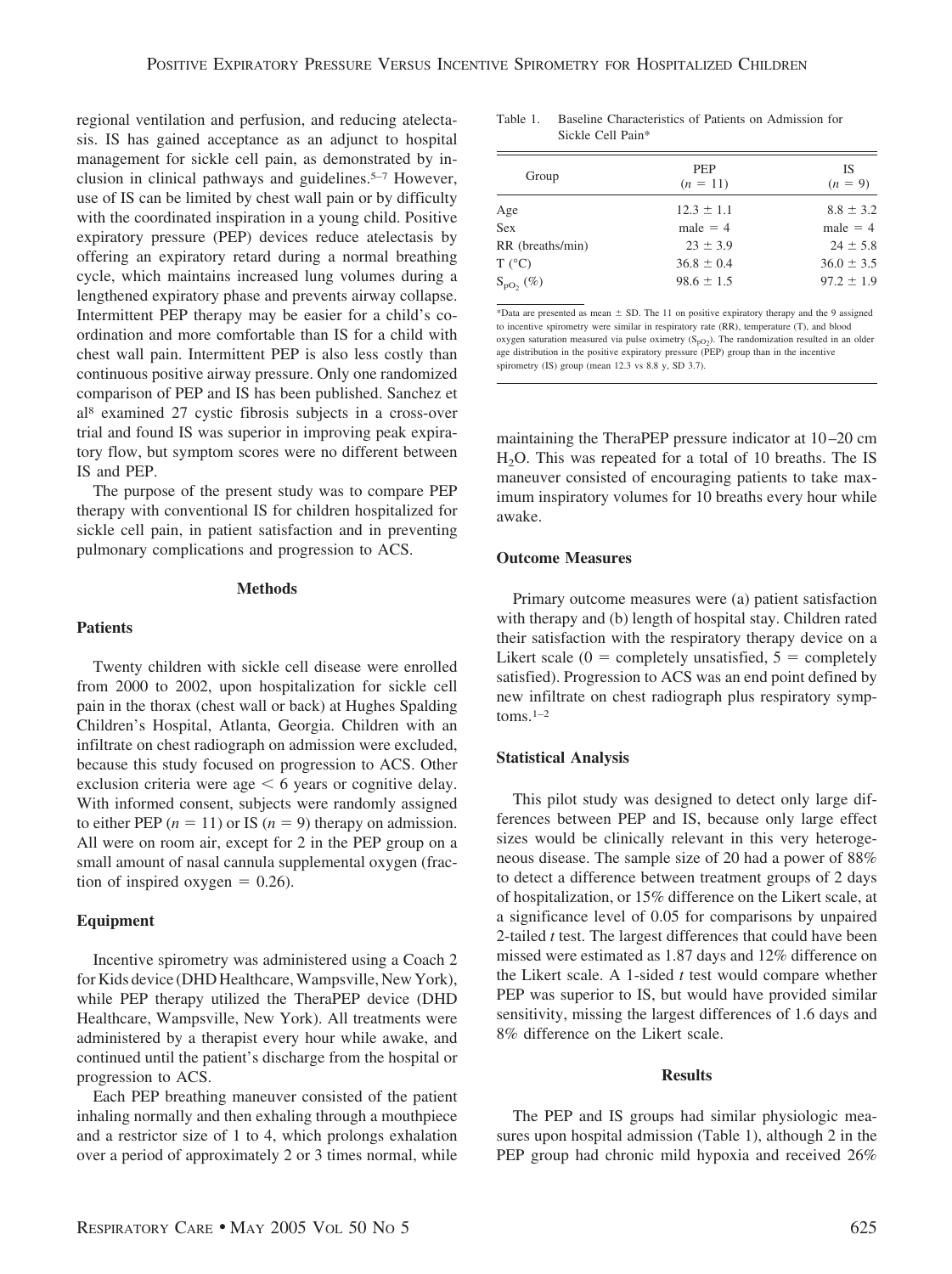oxygen on admission. The randomization assigned an older distribution to PEP than IS (12.3 vs 8.8 y).

Patient satisfaction on the 5-point Likert scale was high and not significantly different for the 2 groups. Mean and SD were comparable for the use of PEP and IS:  $4.5 \pm 0.5$ and  $4.4 \pm 0.5$ ,  $p = 0.81$  by 2-tailed *t* test. The 95% confidence intervals of means were 4.0 to 4.9 and 4.0 to 4.8, respectively.

Length of hospital stay also was similar for the 2 groups: mean and SEM were 5.0 days  $\pm$  2.5 for positive expiratory therapy device (PEP) and 4.3 days  $\pm$  2.6 for IS, p = 0.56 by 2-tailed *t* test. The 95% confidence intervals of means were 3.3 to 6.7 and 2.4 to 6.3, respectively.

No children in either group progressed to ACS. None dropped out of the study.

# **Discussion**

This pilot study found no significant differences between PEP and IS in satisfaction scores and length of hospitalization. This study suggests that PEP may be equivalent to IS for children hospitalized with sickle cell pain, but several limitations of the study should be mentioned.

# **Limitations**

This study's randomization may actually have underestimated the effectiveness or satisfaction with PEP, because the PEP group was older and included 2 chronically hypoxic patients. Younger children may find PEP easier to use than IS. A larger study in the future may need to stratify by age and/or baseline oximetry, or focus on younger children.

The principal limitation was the small scale of this pilot study, which was designed with sufficient statistical power to detect only large differences between the 2 treatment groups (2 d length of hospital stay or 15% difference on the Likert scale). Smaller differences between treatment groups may have been missed. However, smaller differences may not be clinically relevant.

None of the 20 children developed ACS in this study, despite being at high risk due to sickle cell pain in the chest wall. This rate of ACS was similar to that described by Bellet et al,<sup>4</sup> in which IS reduced the rate of ACS to 1 out of 19 patients at risk, compared to 9 of 19 children not using IS. Determining whether PEP is superior to IS in preventing ACS, or detecting a 50% difference in the rate of ACS from the Bellet et al study, would have required over 470 subjects (chi-square comparison of proportions, degrees of freedom  $= 1$ ).

An additional limitation of the present study is a lack of objective pulmonary function measures, including lung volumes. Obtaining such measures on a younger population can be difficult, especially in the presence of sickle cell crisis and pain. Both PEP and IS maneuvers were intended to recruit alveolar ventilation, but the effect on lung mechanics differ and the 2 maneuvers might provide a different pattern of benefit on pulmonary function. Confirmation that PEP and IS maintained maximal lung volume would have been helpful, but this pilot study was not able to include spirometry or plethysmography.

Finally, the positive effect of PEP and IS may be simply from frequent personal attention by a respiratory therapist, regardless of whether the patient achieves maximal lung volume maneuvers. In an early study of respiratory care to prevent pulmonary complications in adults after upper abdominal surgery, Stock et al speculate:

> . . . the low incidence of pneumonia regardless of the type of therapy may be attributable to vigorous, vigilant respiratory care in a population at high risk for developing pneumonia.... Frequency and supervision of respiratory therapy may be more important than the type of therapy delivered.9

It is possible that respiratory therapists play a similar key role in sickle cell care and provide a basis for the use of either PEP or IS to reduce the high risk of ACS and for the therapeutic impact of respiratory therapy in this blood disorder.

## **Conclusion**

This study is the first to explore respiratory therapy in sickle cell disease since the demonstration of the dramatic benefit of IS in reducing the rate of ACS.4 The results of this small study suggest that PEP therapy was comparable to conventional IS for children hospitalized with sickle cell pain, based on measures of patient satisfaction and length of hospital stay. Intermittent PEP therapy warrants further study as an alternative to IS for sickle cell patients at high risk for ACS.

### **ACKNOWLEDGMENTS**

The authors thank Dr Leroy Graham for inspiring this work. They would also like to acknowledge the contributions of the pediatric sickle cell team of the Georgia Comprehensive Sickle Cell Center, the respiratory therapists at Hughes Spalding Children's Hospital, and the children and families with sickle cell disease.

## **REFERENCES**

- 1. Vichinsky EP, Neumayr LD, Earles AN, Williams R, Lennette ET, Dean D, et al. Causes and outcomes of the acute chest syndrome in sickle cell disease. National Acute Chest Syndrome Study Group. N Engl J Med 2000;342(25):1855–1865.
- 2. Castro O, Brambilla DJ, Thorington B, Reindorf CA, Scott RB, Gillette P, et al. The acute chest syndrome in sickle cell disease: incidence and risk factors. The Cooperative Study of Sickle Cell Disease. Blood, 1994;84(2):643–649.